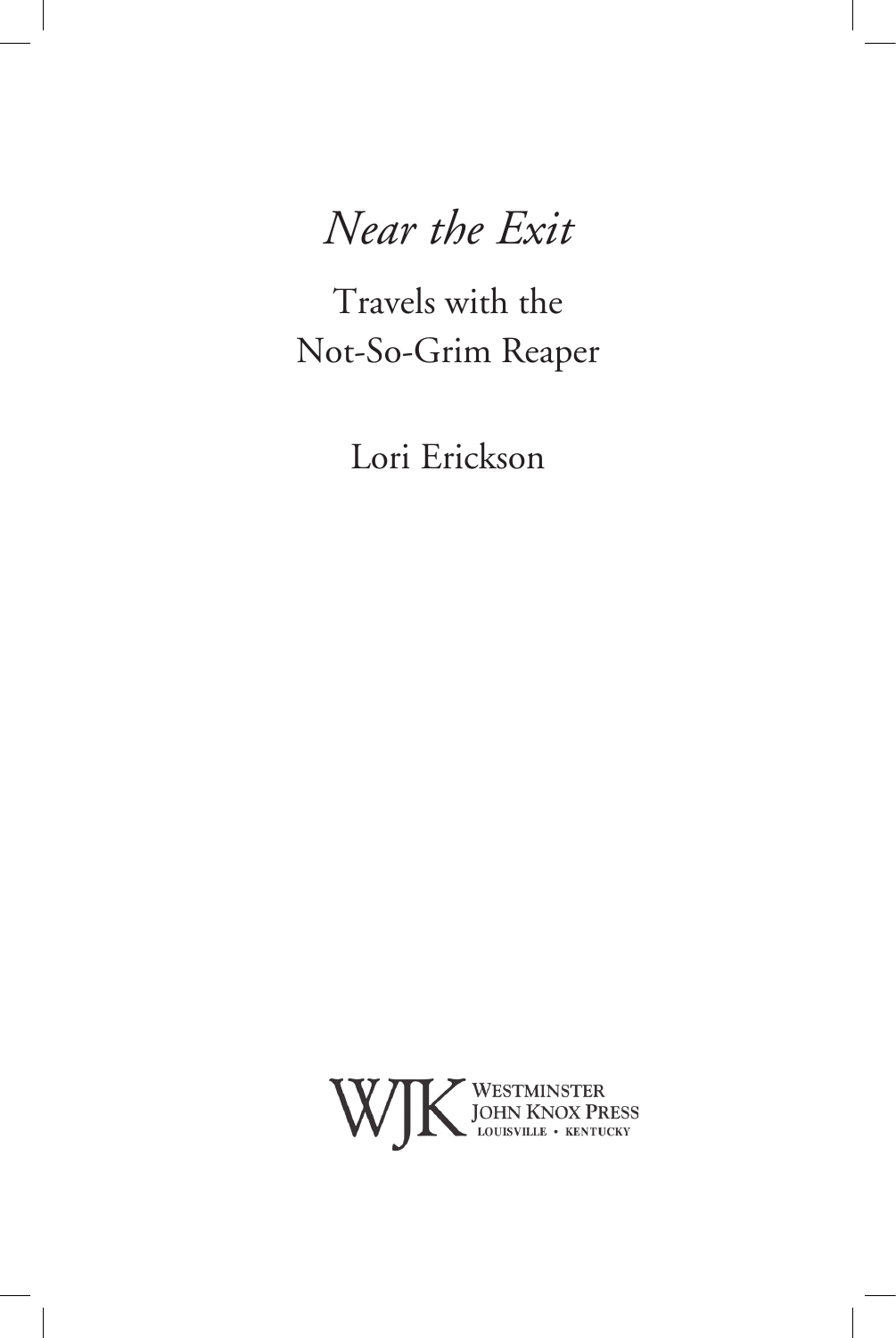### *Contents*

| Prologue: A Tutorial in Death                  |     |
|------------------------------------------------|-----|
| 1. In the Field of Reeds: Egypt                | 11  |
| 2. God's Waiting Room: Nursing Homes           | 25  |
| 3. Joining the Ancestors: Among the Maori      |     |
| in New Zealand                                 | 41  |
| 4. Entering the Shadowlands: Hospice           | 57  |
| 5. Descending the Nine Layers: With the Aztecs |     |
| and the Mayans                                 | 73  |
| 6. Crossing the Jordan: Funerals               | 93  |
| 7. Returning to the Center: Crestone, Colorado | 109 |
| 8. Resting in Peace: Graveyards                | 127 |
| 9. Welcoming Sister Death: Rome and Assisi     | 141 |
| Epilogue: At the Stones                        | 159 |
| Acknowledgments                                | 165 |
| <b>Discussion Questions</b>                    | 167 |
| Notes                                          | 169 |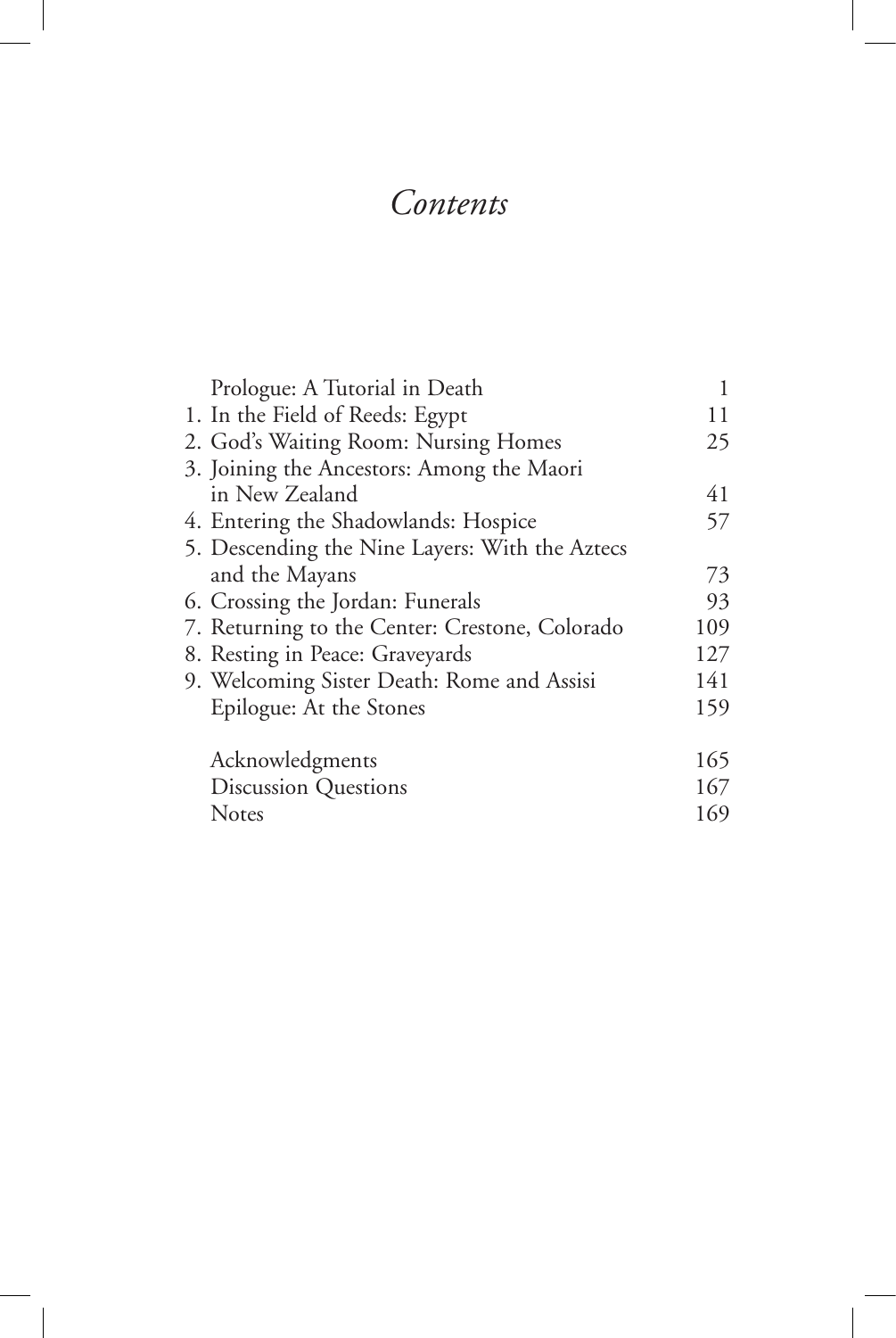

*Sign for the cremation grounds in Crestone, Colorado*  (photo credit: Bob Sessions)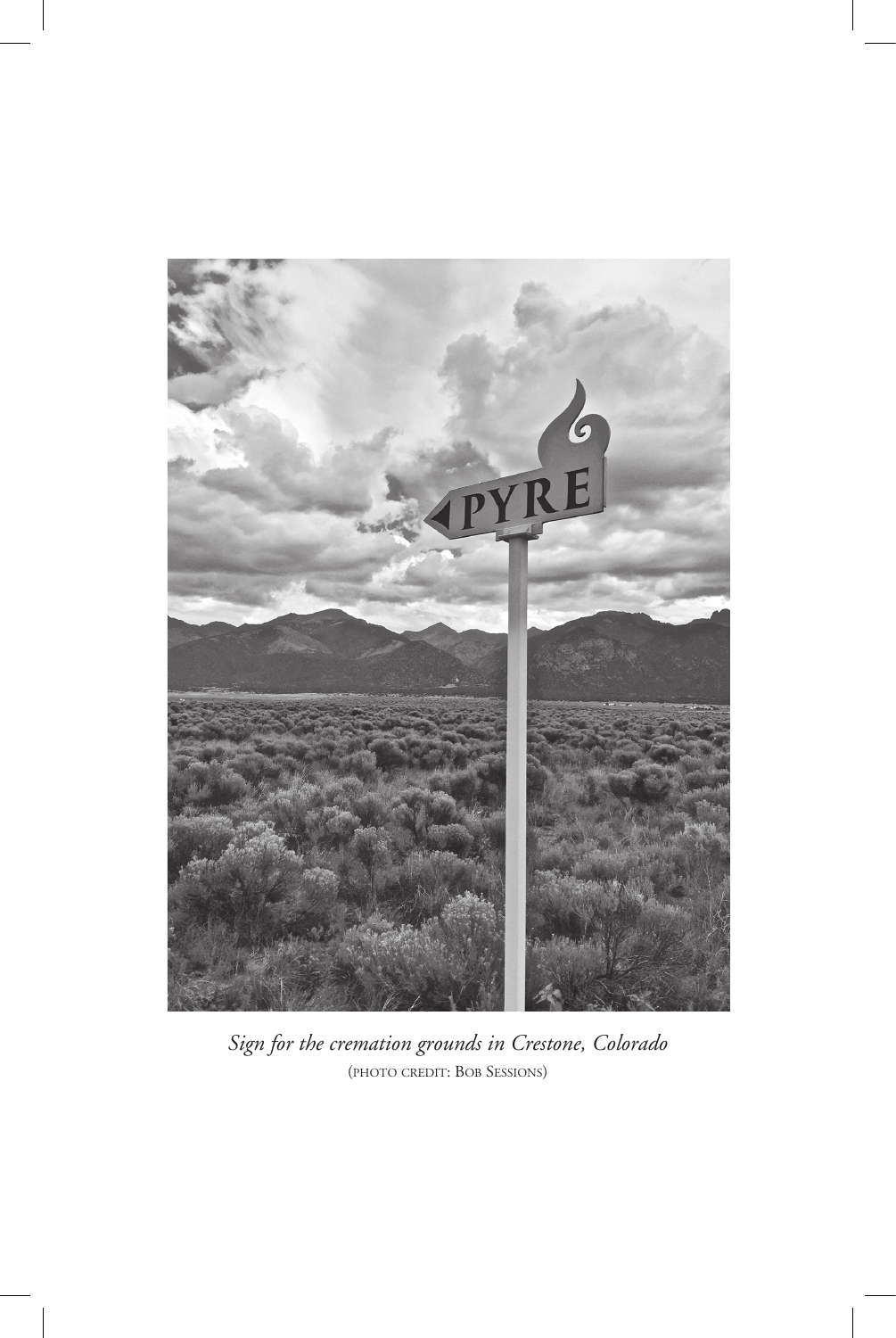## 7 *Returning to the Center*

Crestone, Colorado

In most towns, a broken-down vehicle wouldn't be taken as a spiritual sign—but most towns aren't Crestone, Colorado.

Bob and I showed up in Crestone after a long drive across the flat-as-a-pancake San Luis Valley, a 5,000-square-mile expanse of high desert in south central Colorado. We passed the turnoff for Great Sand Dunes National Park and Preserve and then drove through mile after mile of irrigated potato fields, grasslands interspersed with rabbitbrush and greasewood, and scattered communities of people eking out a living in one of the poorest parts of the state. The sky was so big that several weather systems were visible at once: huge thunderheads, blue sky, and low-hanging gray clouds each occupied their own corner of the horizon.

Turning off the main highway, we drove for another dozen miles until at last we came to a tiny town at the end of the road: Crestone. Tucked between the grasslands and the sharply rising slopes of the Sangre de Cristo Mountains, this settlement of 150 people was the reason we'd spent two days on the road: it has more spiritual sites per square foot than any other place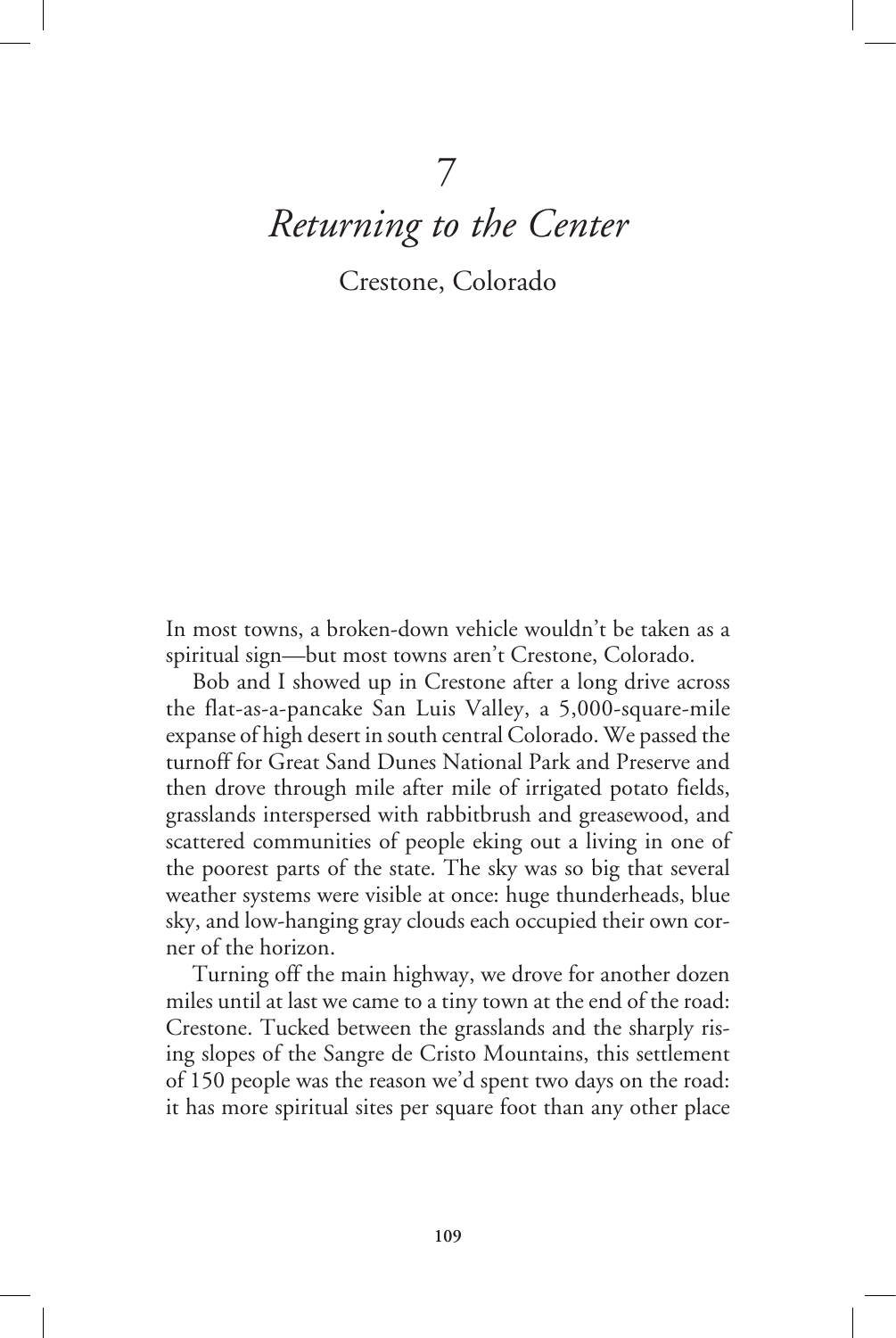in North America, including ashrams, temples, monasteries, retreat centers, chapels, labyrinths, and stupas. It's probably the only place in the United States where a ziggurat doesn't look entirely out of place.

It didn't take us long to scope out the town. Its business district consisted of a brewery, a handful of small shops, and a grocery store named Elephant Cloud with a couple of gas pumps out front. I was struck by the architectural contrasts: middle-class homes shared streets with ramshackle cabins and weathered buildings long abandoned. As we headed to the campground north of town, an unattended dog sitting at a curve in the road watched us with alert wariness.

After setting up camp in the national forest, we headed back into town for dinner. I was looking forward to visiting with Kairina Danforth, the mayor of Crestone, whom I'd met on a visit the previous fall when I was touring southern Colorado on a press trip. By the time our group got to town we were behind schedule and so had to zip between several of its spiritual centers at a brisk pace. It was during that all-too-brief visit that I had uttered the single most ridiculous thing I've ever said to a Zen monk: "I've got ten minutes. What can you tell me about Buddhism?"

Happy at the prospect of exploring Crestone at greater leisure, my thoughts were interrupted by Bob's exclamation.

"Damn! The engine light just came on."

Our minivan gave a sigh, a sound that had a vaguely martyred air. We slowed to a crawl.

"What's wrong?"

"I have no idea. But I can barely make it go."

As we inched into the parking lot of the Desert Sage Restaurant, we strategized about what to do. Crestone likely didn't have an auto repair shop, and we'd need to get our vehicle towed to the nearest good-sized town, which was an hour away.

"Just what we need, here in the middle of nowhere," Bob said. "Great timing."

But as we entered the restaurant, we resolved to make the most of the evening. We had towing insurance; we'd figure out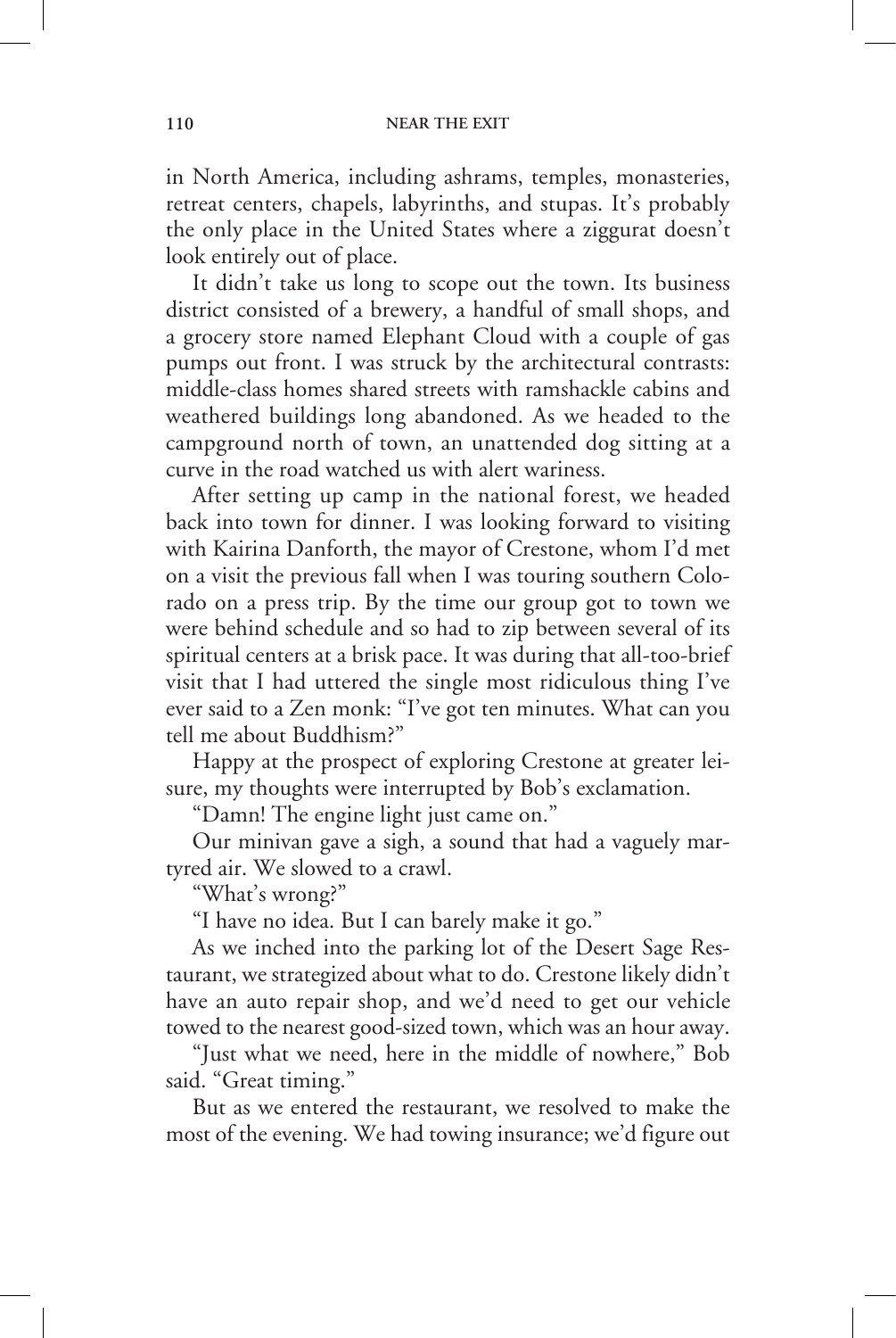the details later. And so we greeted Kairina warmly and a short time later welcomed David Scott, a fellow Crestonian she'd asked to join us. After exchanging pleasantries, I steered the conversation to the reason why we'd traveled nearly a thousand miles from Iowa to this remote location.

"Why is Crestone a center for spirituality?" I asked Kairina and David. "Is there something different about this place, something inherently holy?"

"Well, it's like the broken-wagon-wheel story from Taos," David said. Seeing our puzzled expressions, he continued, "In the 1890s, two artists from the East Coast were passing through New Mexico when a wheel broke on their wagon. They got it fixed in the little village of Taos and liked the place so much they ended up staying there. So now the legend goes that if the mountain wants you to stay there, it will break your car down. Crestone is like that too. If the mountain wants you, it'll find a way to draw you in and keep you here."

"Well, that's interesting," I said. "Our car just broke down, right as we were driving to the restaurant. Does that mean we're supposed to stay?"

Kairina and David exchanged meaningful glances. The implication was clear. Crestone was calling us, and we needed to stay until we answered. Despite my worry about the vehicle, I felt a sense of pride. It's not just everybody who has car trouble in Crestone.

"It's a sign," I told Bob as we returned to our car after our dinner. "You could tell they thought so too."

"A sign of what? We're supposed to move here permanently?" Bob asked.

"A sign that we're supposed to be here."

With Kairina waiting in her car behind us in case she needed to give us a ride to our campsite, Bob turned the key. The engine light was still on, but the vehicle had more power than before. He cautiously eased it out of the parking lot. "I think we're OK on getting back to camp," he said, motioning to Kairina that she could leave.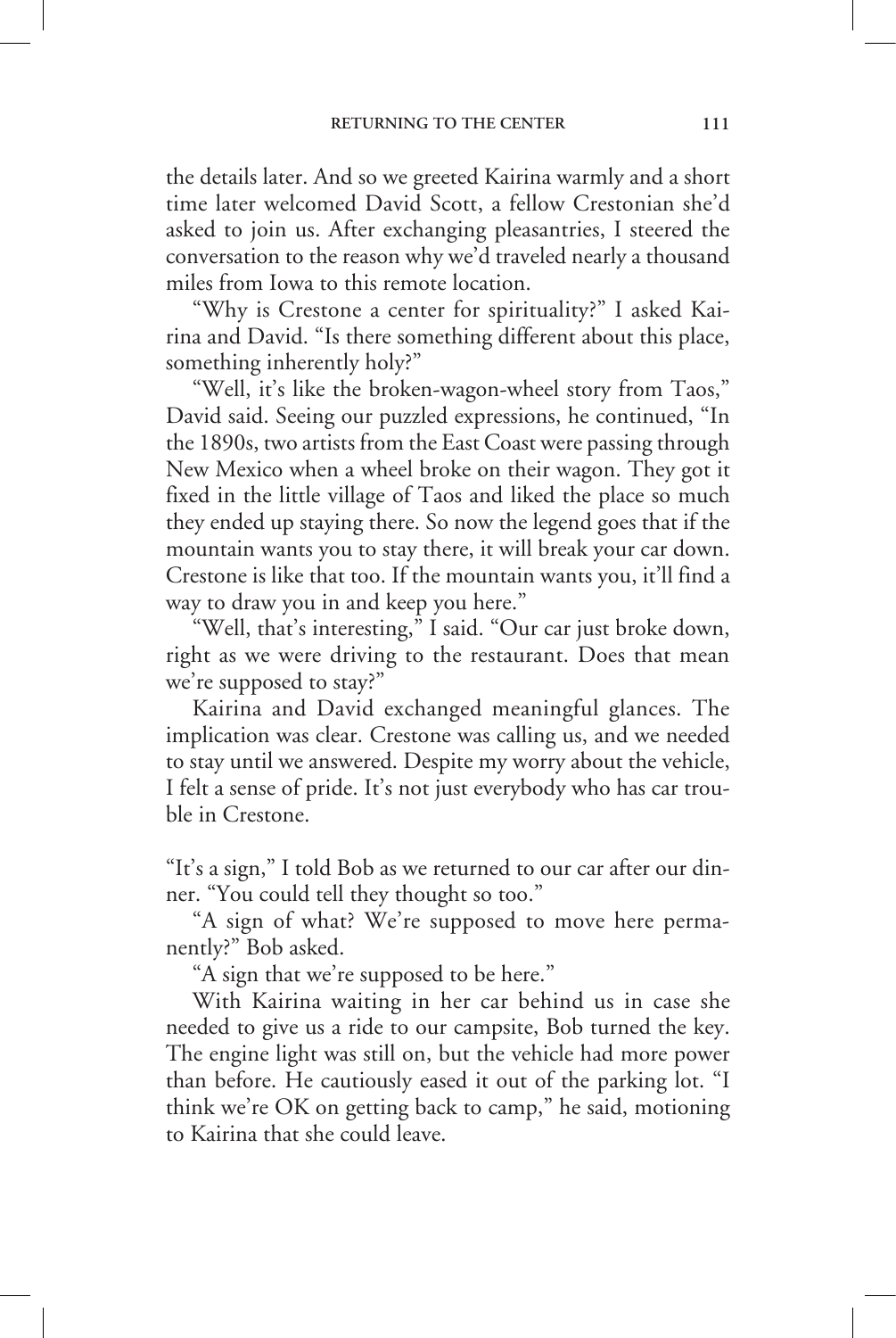The next morning, the engine light was off and the van worked fine. Bob thought the transmission had just gotten overheated from driving in the mountains, but he would say that, wouldn't he? As for me, I was grateful for two things: the fact that we didn't have to get it fixed and that our car troubles had opened a door into Crestone.

"It's a Crestone thing," Kairina told me when I relayed the story of the miraculous healing of our van. "That's what we say here when coincidences like this happen. And they happen a lot."

Here's another coincidence: I'd come to Crestone a second time somewhat on a whim, to follow up on my positive first impressions of it the previous year. We were going to be in Colorado anyway, and the town was sort of on the way to where we wanted to go, and I thought the town's reputation for spirituality might have something to offer my exploration of mortality.

So my writer's ears had perked up at dinner when Kairina mentioned that Crestone has the only nondenominational, open-air cremation grounds in the United States. "You don't have to be Buddhist or Hindu to have remains burned here you just have to be from the area," she explained.

"OK, that seals it." I sent my own meaningful glance in Bob's direction. "We're supposed to be here."

#### **THE MYSTIC'S VISION**

As is true of many holy places, you have to *want* to get to Crestone. At 7,500 feet in elevation and bordered by snowcapped mountains, the community is both beautiful and isolated, subject to extremes of weather, wind, and temperature. Bear, elk, and mountain lions live in the surrounding wilderness, while the Baca National Wildlife Refuge in the valley protects nearly 100,000 acres of wetlands and grasslands.

From the 1870s through the 1930s Crestone was a mining town, and then a center for ranching. But its identity underwent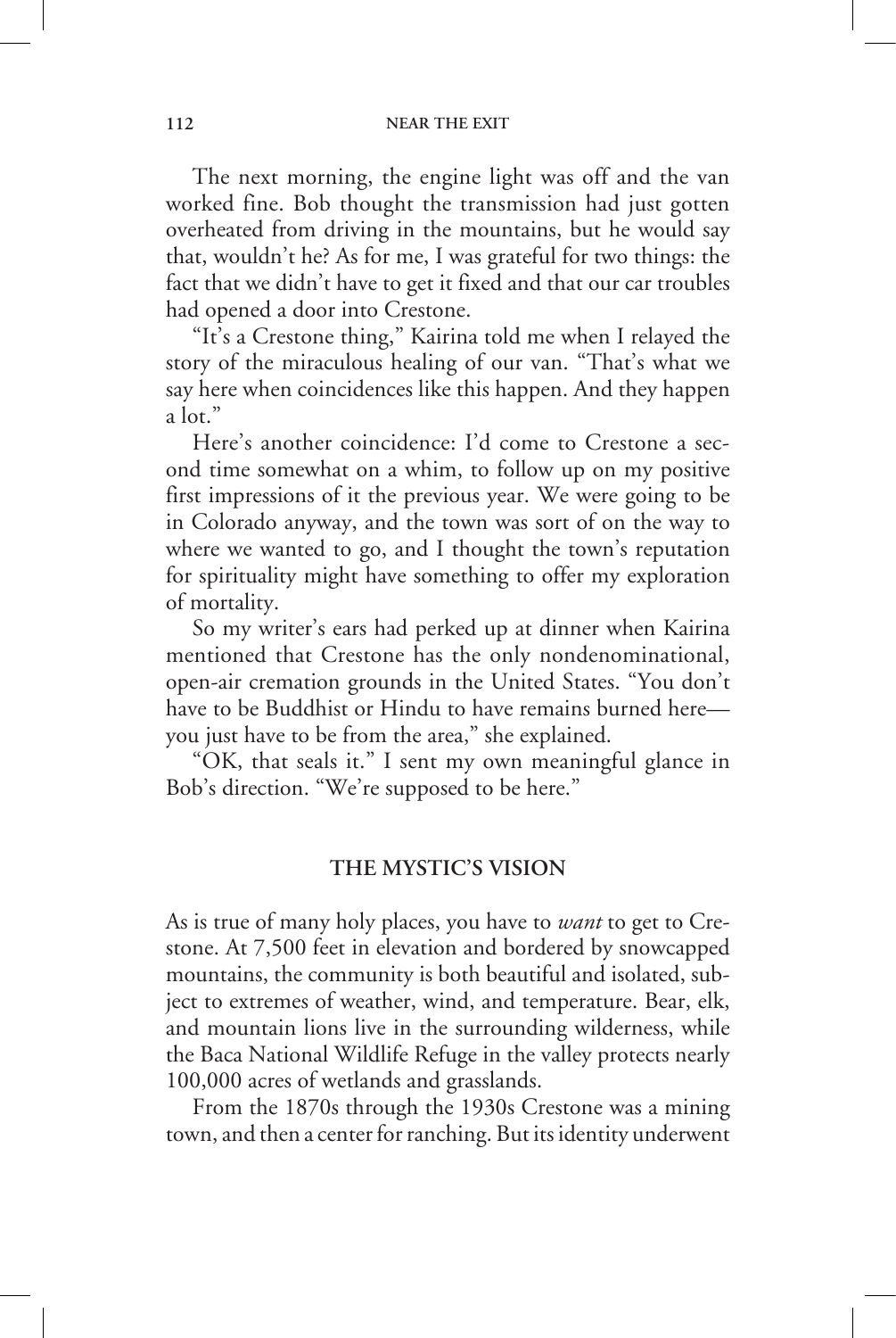a dramatic change in the 1970s when Maurice Strong, a Canadian businessman and United Nations diplomat, and his wife, Danish-born Hanne Marstrand Strong, purchased a 200,000 acre tract of land in the area. Its previous owners had hoped to make the land, known as the Baca Grande Development, into a retirement community. While the Strongs were deciding how to develop it, an elderly local mystic named Glenn Anderson showed up at their door. "I have been waiting for you to arrive," he said, and then explained that Crestone was destined to become an interfaith community where people from all the world's great religions would come to pray, learn, seek answers to the problems of the world, and come to a higher level of spiritual consciousness.

Crestone being Crestone, this information was received not with an escort to the front door, but instead with an invitation to go into more detail. After talking to the man over the course of four days, Hanne went on a vision quest in the mountains to contemplate what she'd heard and then sought additional guidance from elders she knew among the Hopi, a nation with ancestral roots in the San Luis Valley. Guided by their affirmation and her own intuition that the mystic had spoken the truth, she moved forward with plans to make his vision a reality. She and her husband established the nonprofit Manitou Foundation, which began donating land to religious groups that agreed to establish centers there. One by one they came: Buddhists, Hindus, Christians, and seekers who followed a wide range of other paths. They built retreat centers, chapels, meditation halls, and religious landmarks ranging from stupas to labyrinths. Within a decade, remote Crestone had become an international spiritual mecca.

But in my conversations with local residents, many said that Crestone has been a power center for millennia. They told me about the immense aquifer that lies beneath the town, its water sitting atop a crystalline formation that some believe amplifies the vibrational energy in the area. Before white people came to the area, they said, it was known as the Bloodless Valley, a haven where members of different tribes could safely meet.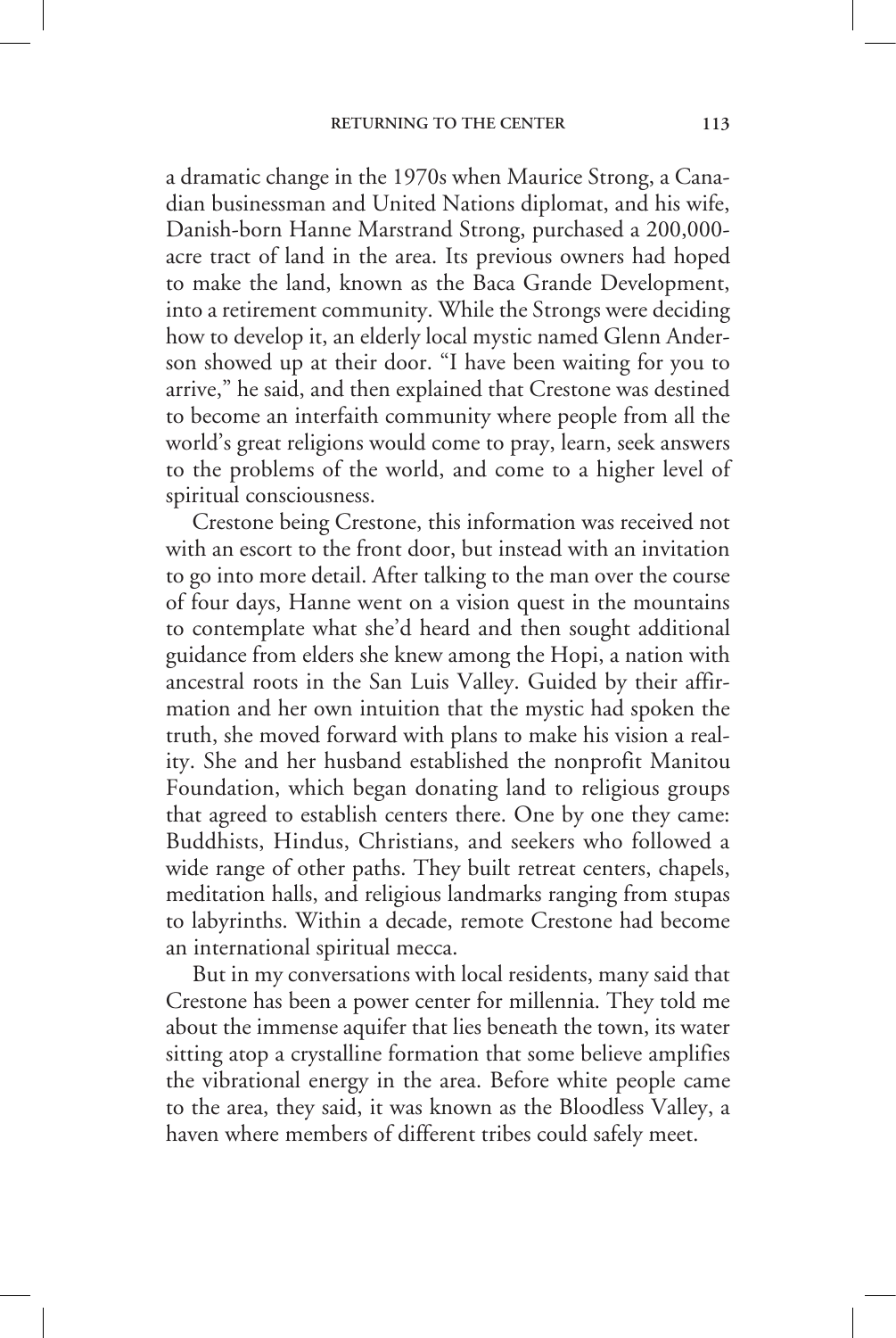Such claims are difficult to prove, of course, but it's certainly true that the valley is filled with archaeological sites dating back thousands of years. And Mount Blanca, located sixty miles to the south of Crestone near the Great Sand Dunes, is regarded as one of the four sacred mountains of the Navajo and Hopi Nations. To them it is Sisnaajini (Eastern Mountain Where the Light Comes into the World).

And as further proof that there's something in this place that makes people think of spiritual matters, even the name of the nearby mountain range has religious significance. Early Spanish explorers named it the Sangre de Cristo, or Blood of Christ Mountains, after the red glow that often lights the peaks at sunset.

I remembered what Kairina had told me when Bob and I joined her for dinner on our first night in Crestone. "We're the spiritual heart of North America," said Kairina. "Some people think we always have been."

While Crestone has just 150 residents, the surrounding county has about 1,500, most of whom live in the Baca Grande subdivision, known as the Baca by residents. The majority of the spiritual centers line a gravel road that marks the border between a residential area and the Rio Grande National Forest that covers the foothills of the Sangre de Cristo Mountains.

As Bob and I drove through the winding gravel lanes of the Baca, we saw how the architectural quirkiness of Crestone reaches its full flower in this subdivision. While people have to get a permit to build, the county doesn't have many regulations on *how* things get constructed. As a result, the buildings are a glorious hodgepodge of architectural styles, from straw bale houses where hobbits would feel right at home to highend Southwestern-style mansions. One house had a yard full of statues ranging from the Virgin Mary to Taoist sages, for example, as well as a labyrinth, Norwegian trolls, and meditation seats where visitors can Zen out, surrounded by hundreds of crystals.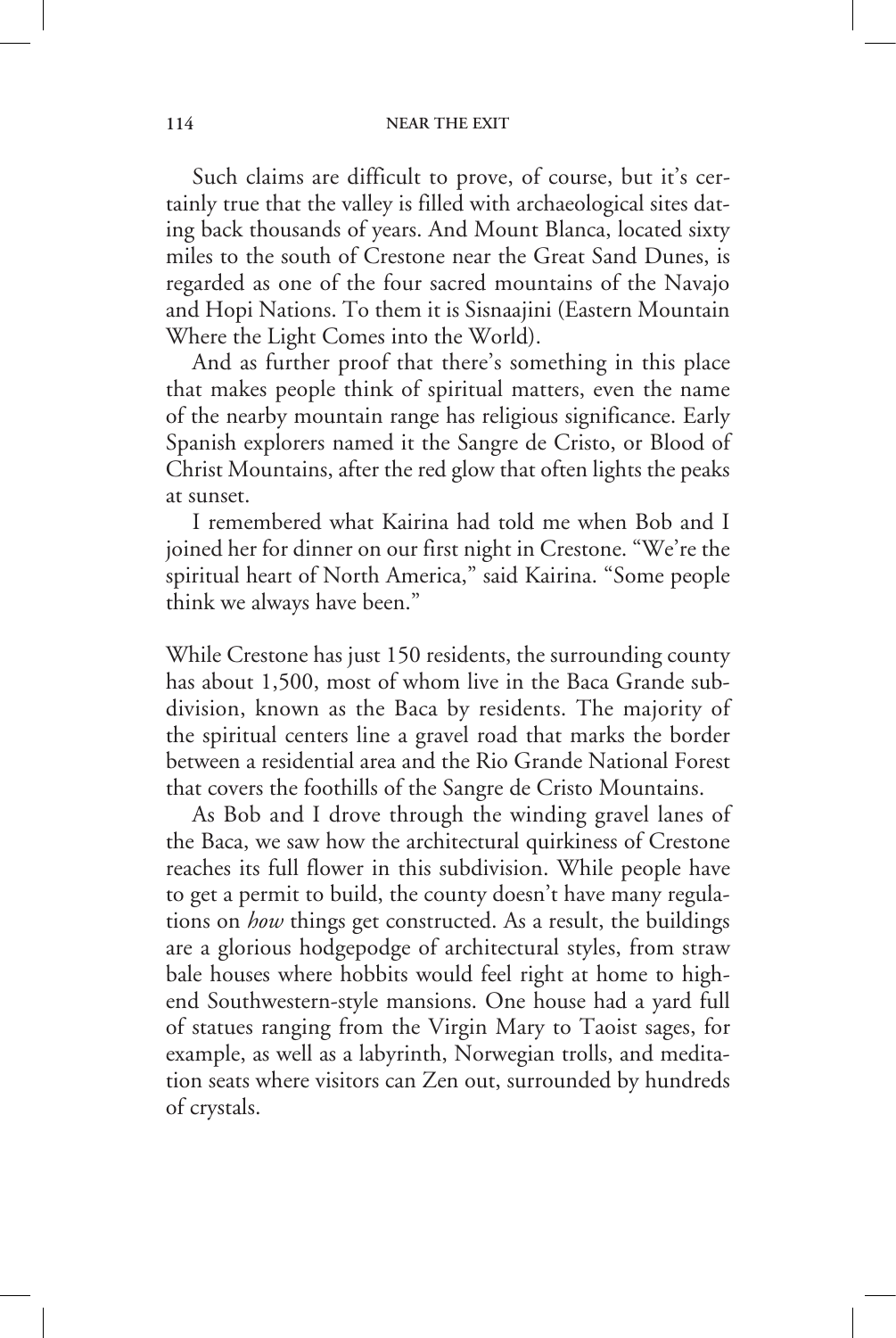No matter where you are in the Baca, a holy site isn't far away. We did a circumambulation of a Buddhist stupa, a tall structure filled with holy relics, and visited the Nada Hermitage, a Carmelite retreat center with a sunlit chapel and cabins beautifully constructed of adobe. After paying our respects to Lakshmi (the Hindu goddess of prosperity and purity) at the Haidakhandi Universal Ashram, we climbed Crestone's ziggurat, a structure modeled after the ancient temples of Babylon. Later that afternoon we marveled at the beauty of a kiva—an underground sacred chamber—built in the style of the Pueblo Indians.

On my previous visit, I had visited the Vajra Vidra, one of several Tibetan Buddhist retreat centers in the area. Our guide there had said that Crestone's high-desert landscape framed by mountains reminds many Tibetans of their homeland. In Himalayan culture, it's considered auspicious to locate a monastery in such a landscape because the peaks' local deities can serve as protectors for the sacred space. In Crestone, he said, the nearby mountains shelter many people doing retreats, including a number who are doing the arduous three-year meditation retreat that's the gold standard of Tibetan Buddhist practice.

When I mentioned this to Kairina, she nodded. "Many of the spiritual centers here have practitioners on extended retreats," she said. "One of our more unusual occupations, in fact, is retreat master—the people who provide for their physical needs while they're meditating, like food and drink."

As we explored Crestone, my thoughts often turned to those brave spiritual adventurers in the mountains above me. My own fledgling meditation practice was inching forward. I prided myself on the fact that most days I was able to sit in silence for twenty minutes. But what would it be like to meditate day after day, month after month, year after year? For me, certainly, it would be crazy making. But if you want to meditate for three years, this Little Tibet seemed like a good place to do so, in this quiet oasis with its sweeping views of the San Luis Valley, the Sangre de Cristos at your back, and that aquifer of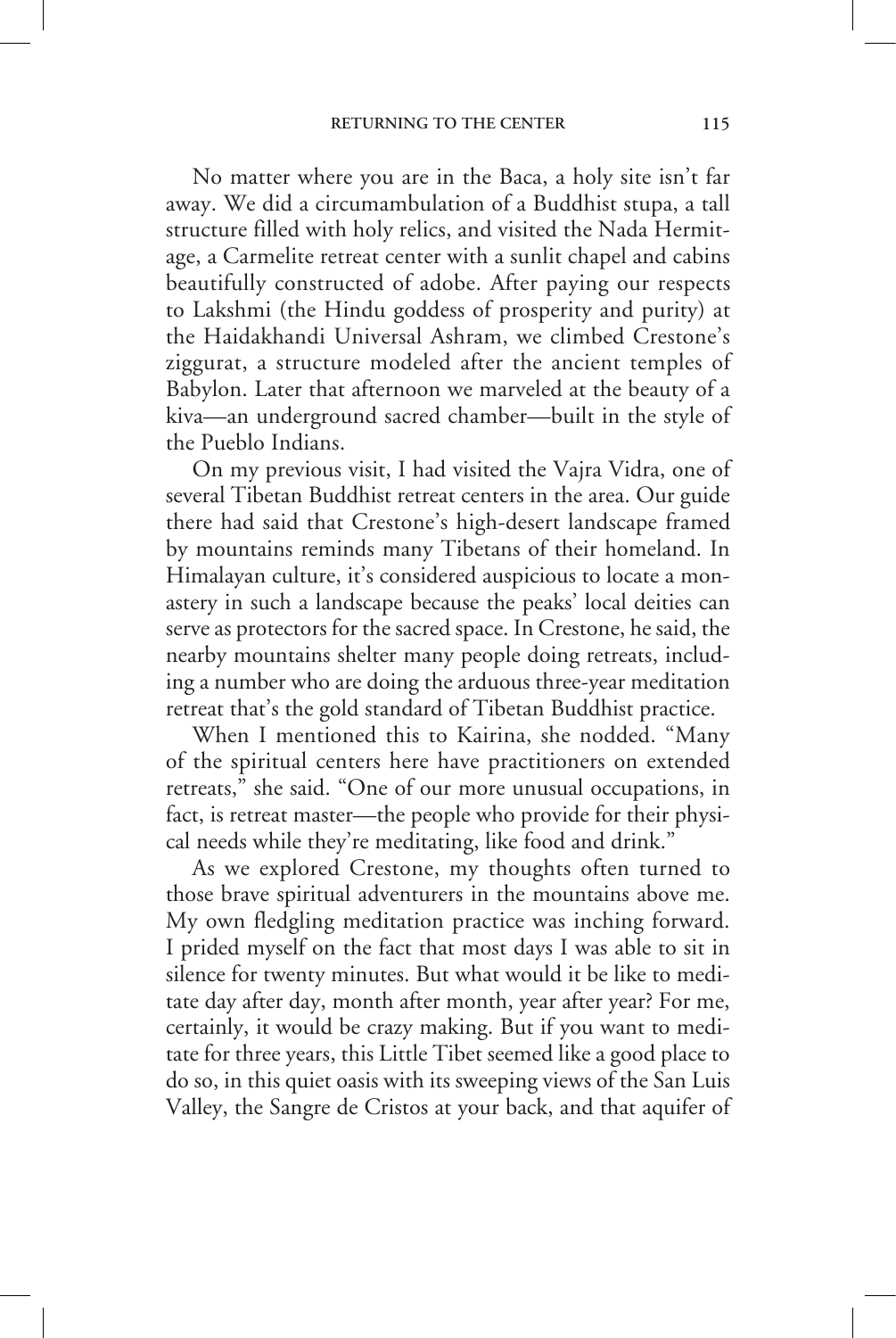water sitting atop a crystal underneath. And maybe, perhaps, some local mountain deities keeping watch over you as well.

The brewery and coffee shop were easy places to start conversations with the locals—in such a small community, visitors provide a welcome change of pace. We met people who had lived in Crestone for years and others who'd recently moved to town. It's a hard place to make a living, they said, but something about the place makes it worth it.

"I think a lot of us show up in Crestone and realize, 'This is the place I've been searching for all my life,'" one person told me.

One afternoon at the coffee shop, I was pleased to meet Hanne Strong, the woman who answered the door to the mystic in 1978, setting in motion a chain of events that had changed the town's history. She told me how pleased she was with how his initial vision had unfolded and of future plans for the area, including developing a pilgrimage route that would run from Crestone to Mount Blanca.

"Despite our isolation, people find their way here," she said. "We get about twenty thousand visitors a year, with nine thousand of them doing a retreat of some sort at one of our centers. Crestone has become a school of the spirit—that was the mystic's original vision, and I'm delighted at the ways it's become a reality."

Later that afternoon, I met another community elder: John P. Milton, an ecologist, author, and retreat leader who founded the Way of Nature, a program that offers meditation retreats and wilderness quests around the world. Based in Crestone, John has helped thousands of people deepen their connection to nature and spirituality through practices gleaned from a variety of traditions.

Bob and I met John at the Thoreau-like cabin in the woods bordering North Crestone Creek where he has lived on and off for nearly forty years. As we followed him on a tour around the property, the gray-haired John using a staff as he trod the rough ground, I felt as if we were walking with a modern-day John Muir.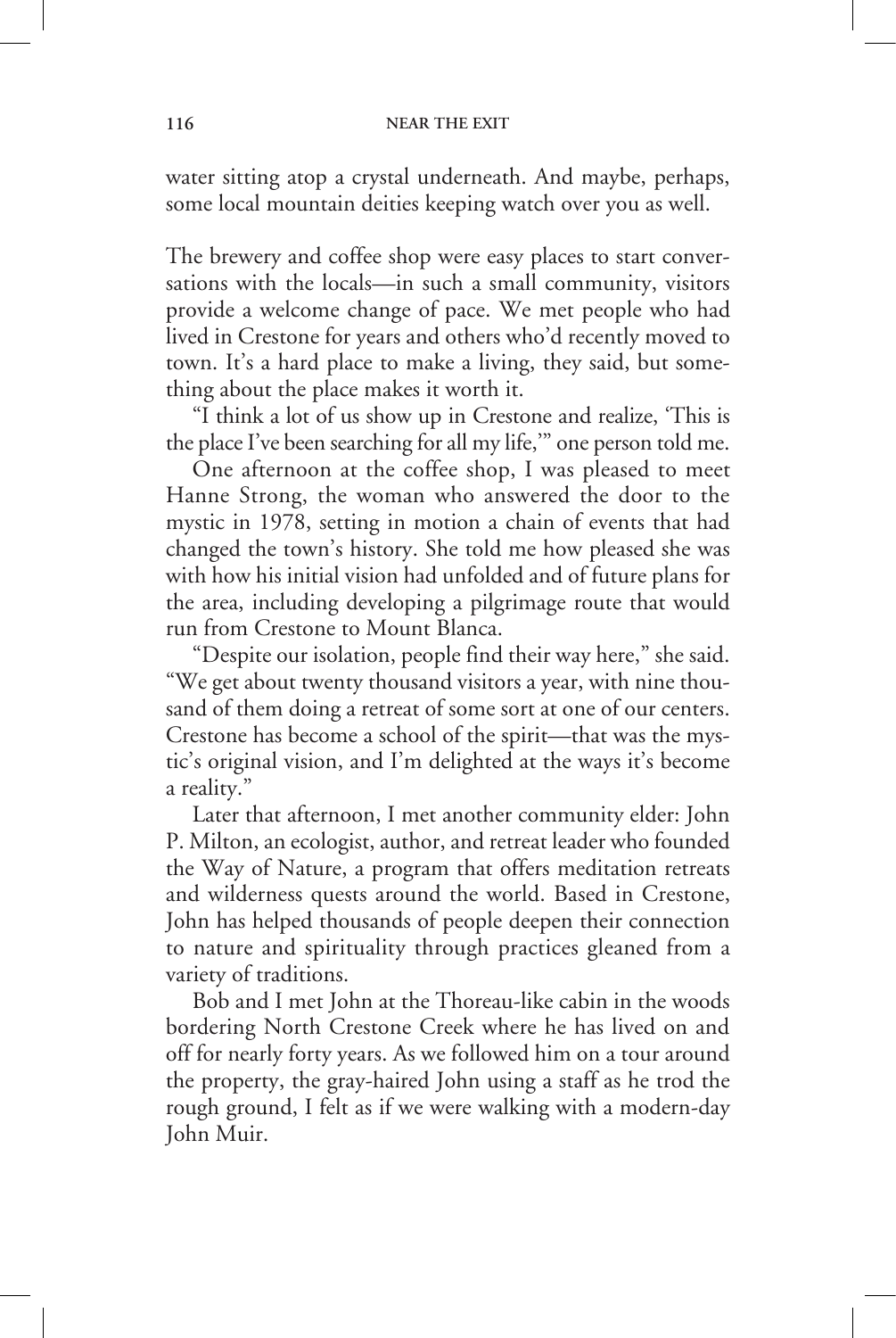Resisting the urge to brag about the fact that our van had broken down on our first night in Crestone, I told him about my quest to come to terms with mortality by visiting sacred places. I mentioned a comment David Scott had made on our first evening in town—many people here, he said, had died before they died, meaning that they'd undergone some serious illness or deep suffering that had propelled them on the spiritual path.

The phrase clearly resonated with John, in part because of his own near-death experience. He told of being struck by lightning when he was forty-six, and of how he spent six hours suspended in a state between life and death. "That time gave me a sense for the clear, underlying light that I think we all experience when we die," John said. "When I returned to my body, I realized that most of what I'd thought was important really wasn't."

Most people don't have that dramatic of an experience, of course. But John said many people sign up for his programs as a way of coming to terms with mortality. He pointed toward a nearby clearing, where a dozen tents were set up for the participants in his current program. "Often they're dealing with their own aging, or the loss of someone they love," he said. "That's a common time to want to go deeper."

He described the various practices that he teaches, from Qigong to Taoist meditation, but then he admitted that the heart of his instruction is simply giving people the chance for extended time out-of-doors. "The more connections you make to the natural world, the more your inner blockages begin to be transformed," he said. "You begin to see things from a much longer perspective. You get a sense for the immense geologic sweep of time and realize how small you and your problems are. And I think something happens at a very deep, cellular level when we come in contact with the wildness of nature for millions of years we've been tuned to that resonance, and returning to it is transformative and deeply healing."

I thought of my time among the Maori, who call themselves *tangata whenua*, people of the land. John's words were entirely consistent with their beliefs. And seeing the way he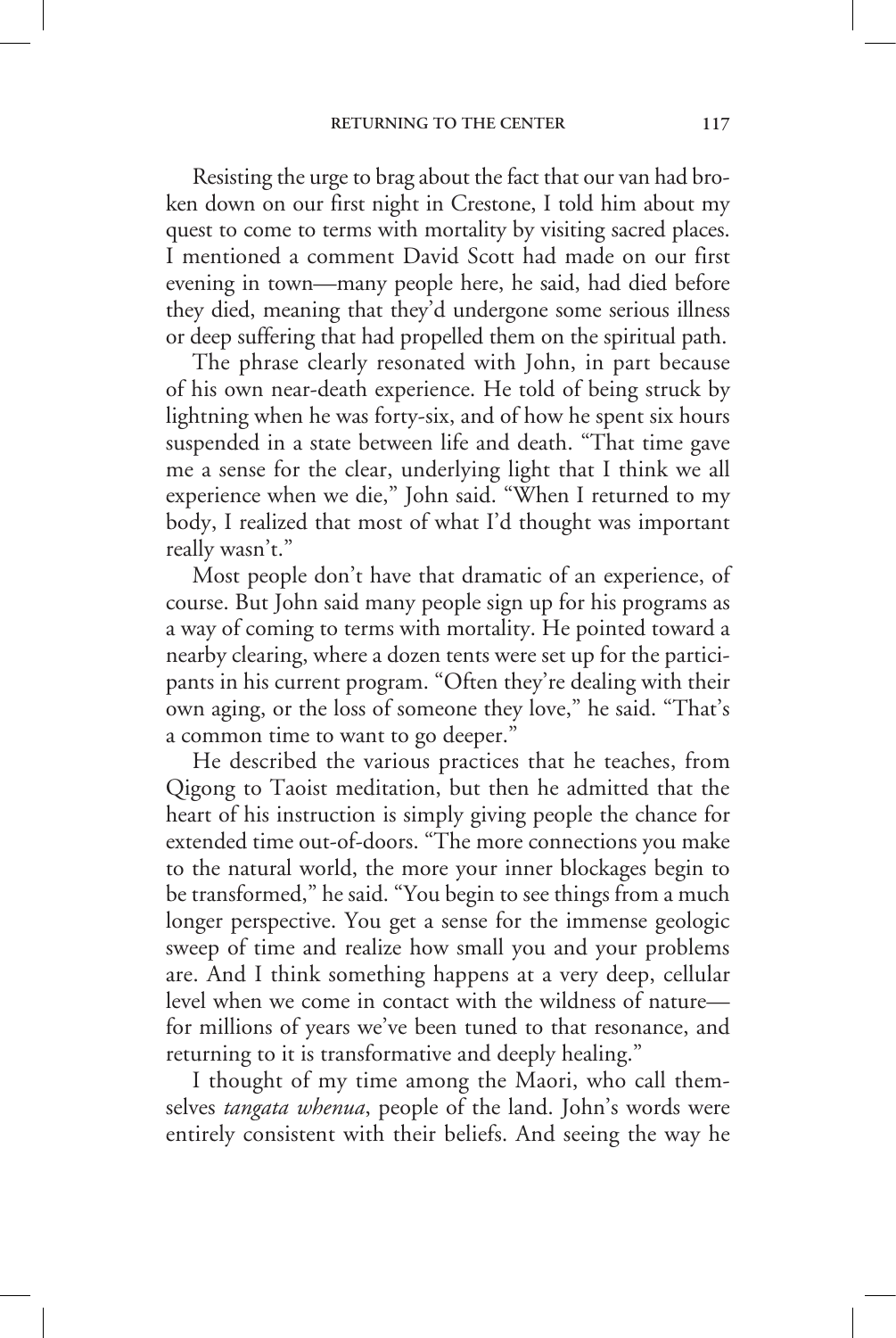looked around this piece of land tucked into a bend of the creek, I guessed John also felt a deep, loving kinship with its trees, rocks, and water. I was beginning to experience some serious envy of the people who were going to spend a couple of weeks in the company of this man.

"There's a huge longing in our culture for a connection to spirit, but many people are so alienated from themselves, and from nature, that they don't know how to respond," John continued. "Connecting with the natural world is the oldest of all spiritual paths. No matter what your religious affiliation, this path is open to you. You can learn about life and death just by seeing the fallen trees returning to earth and the mushrooms growing after a rain. The earth is always willing to teach us, if we just pay attention."

#### **ZEN AND THE ART OF CREMATION**

There was one more person I needed to talk to in Crestone: Christian Dillo, the German-born Zen monk who serves as a resident teacher at the Crestone Mountain Zen Center, the man who made such a strong impression on me during my first visit. Recalling our meeting, I appreciated how he hadn't made me feel stupid when I gave him a ten-minute time limit on our conversation. "The time we have together is what we have," he'd said in classic Zen fashion. "Let us make it enough." I was eager to learn more from this man with the intense gaze and serene manner.

After driving up a winding and bumpy gravel road past stands of juniper, pinyon, and ponderosa pines, Bob and I were greeted at the entrance to the center by Christian, who was dressed in Western-style clothes except for a bib-like garment known as a *rakusu*. Worn around the neck, it symbolizes the robe worn by the Buddha as well as the vows the person has taken to follow Buddhist precepts.

"Come to the teahouse," Christian said. "It's a good place to talk."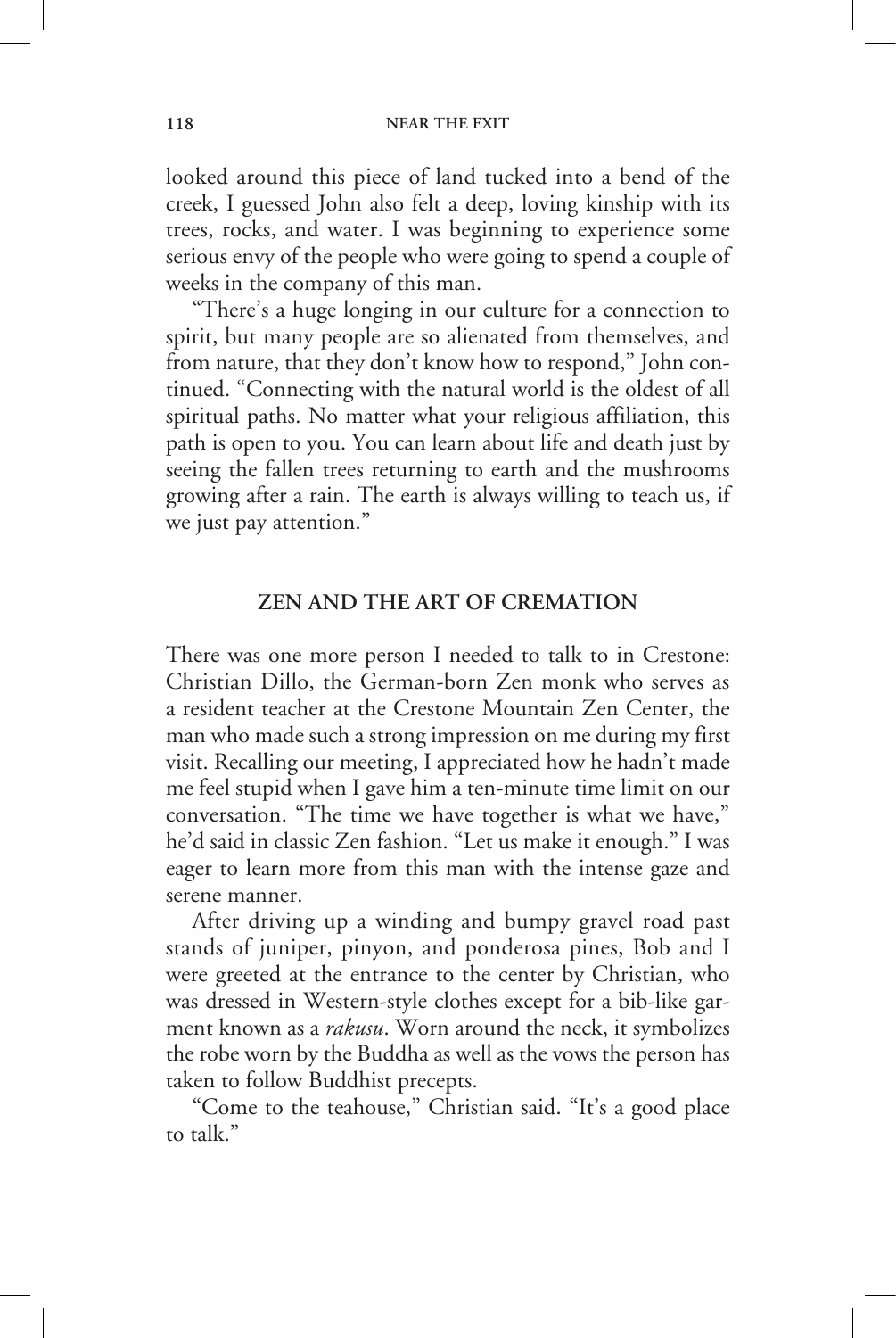Situated in an enclosed courtyard next to a dry Zen garden with artfully placed rocks, the tiny wooden house was cozy and peaceful. Inside, Christian lit a stick of incense and invited us to sit on the tatami mats that lined the floor. Silence fell. I appreciated the fact that I didn't have to fill it immediately (one of the benefits of being around monks, I've learned, is that conversations typically flow at a slower pace). I savored the austere lines of the room and the pleasant aroma of the incense.

"How can I help you?" Christian finally asked.

I explained about my writing project, telling him of my brother's death, my mother's dementia, and my travels around the world trying to make sense of them. I'd been drawn to Crestone without knowing quite why, I said, but thought it might have something to do with its cremation ground.

"What do you think about it?" I asked. "Is it a good thing for the community?"

Christian, it turned out, was the perfect person to answer these questions, because he'd been on the town's planning and zoning commission when the cremation ground was proposed. I took a moment to appreciate the image of a Zen monk serving on a planning and zoning commission, then listened to his story.

"It was quite contentious at first," he recalled. "People had all sorts of concerns, including possible harmful emissions and the danger of sparks starting fires. But it's now become an accepted, and I think a valuable, part of life here."

The first cremation was done in 2008 on a site established and maintained by volunteers from the Crestone End of Life Project. At each one, the fire department stands guard to make sure the fire is kept under control. While people mark the ritual in a variety of ways, most often with drumming or singing, one element has become a tradition: each person in attendance places a juniper branch on the pyre.

"Most of the time in the West, cremations are done in secret, in places removed from the living," Christian said. "But other parts of the world have long recognized that this final death ritual should be open to those on a serious spiritual path.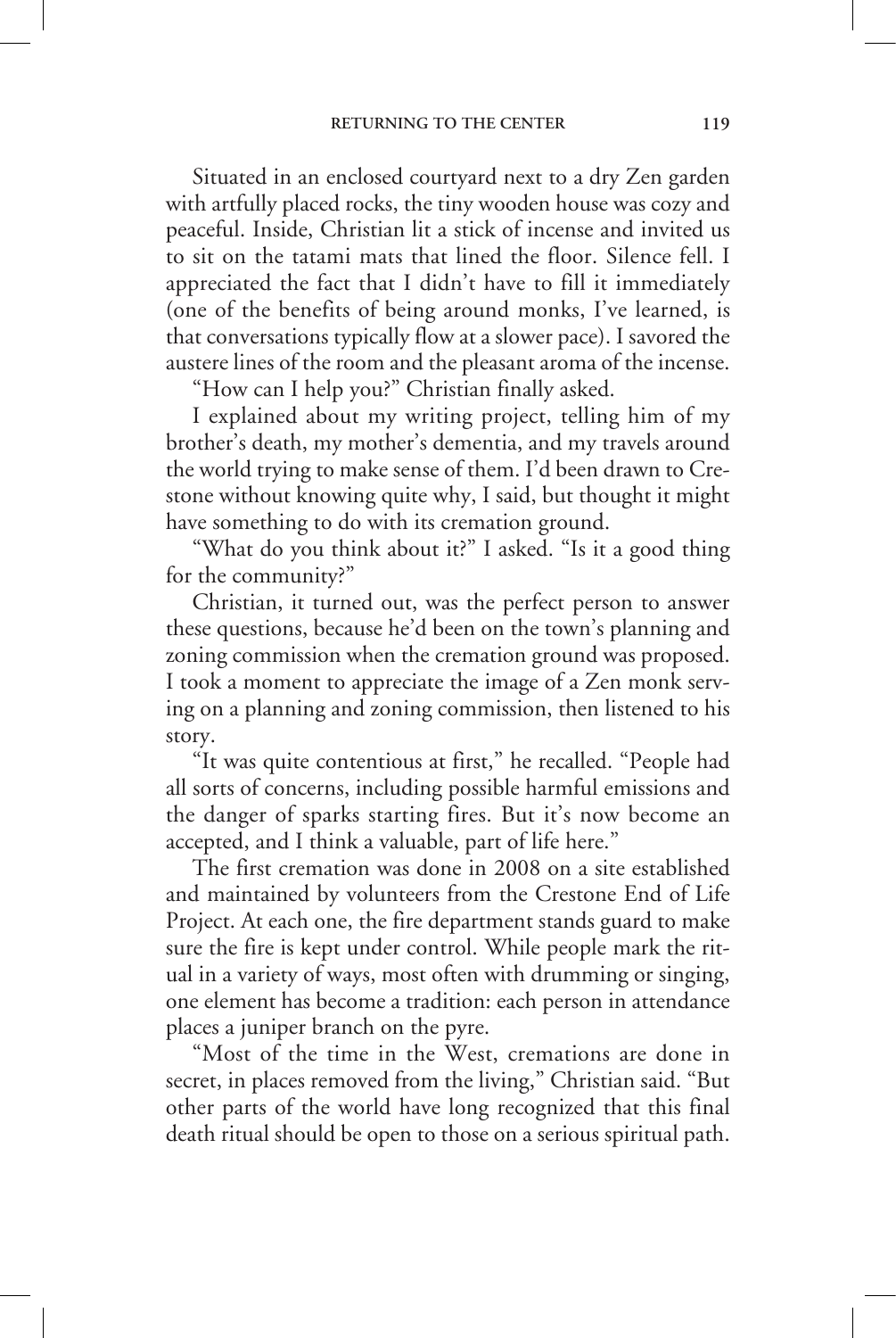From a Buddhist point of view, cremations provide a powerful teaching. Death, after all, is the ultimate lesson in impermanence. So I think it's a good thing to have this here. During a cremation, you can look around at people's faces and see how strong the experience is for them. You look at the body being cremated and you can feel the elemental power. You get it in your bones that this body is now gone."

We sat in silence some more. As the scent of the incense drifted through the room, I watched the smoke waft from the end of the stick and wondered what it would be like to see a body being burned.

Turning to less intense topics, I brought up something that had been bothering me. I'd spoken to a number of Crestone residents who were ambivalent about having attention drawn to it by the media, namely me. They feared it would become too popular, another trendy site for the spiritually adventurous. (So let me insert a Crestone public service announcement: it's hard to get to, the winters are harsh, jobs are scarce, and the mosquitoes can be ferocious.)

Reflecting his background in the no-nonsense traditions of both Germany and Zen, Christian was skeptical of the idea that Crestone is inherently special. And when I brought up the water-on-top-of-crystal theory, he looked at me with the same sort of patient but long-suffering expression he'd used when I'd given him a ten-minute limit to our conversation.

"I don't know what Crestone is; I choose to look at it like any other mountain town," he said, then backtracked a bit. "The remoteness is unusual, and the wildness of the land. We crave a connection to the wild—it reminds us of our shared embodied heritage with all living beings. And life is so precious here. This high alpine desert is surprisingly fragile. It's not like a jungle that grows back quickly. If you disturb the earth, it can take a hundred years for it to return to what it was."

Most of all, Christian said, people respond to the quiet. "That's what people notice most when they come here: how silent it is. We crave places like this. The problem is that they're easier than ever before to get to, but the more people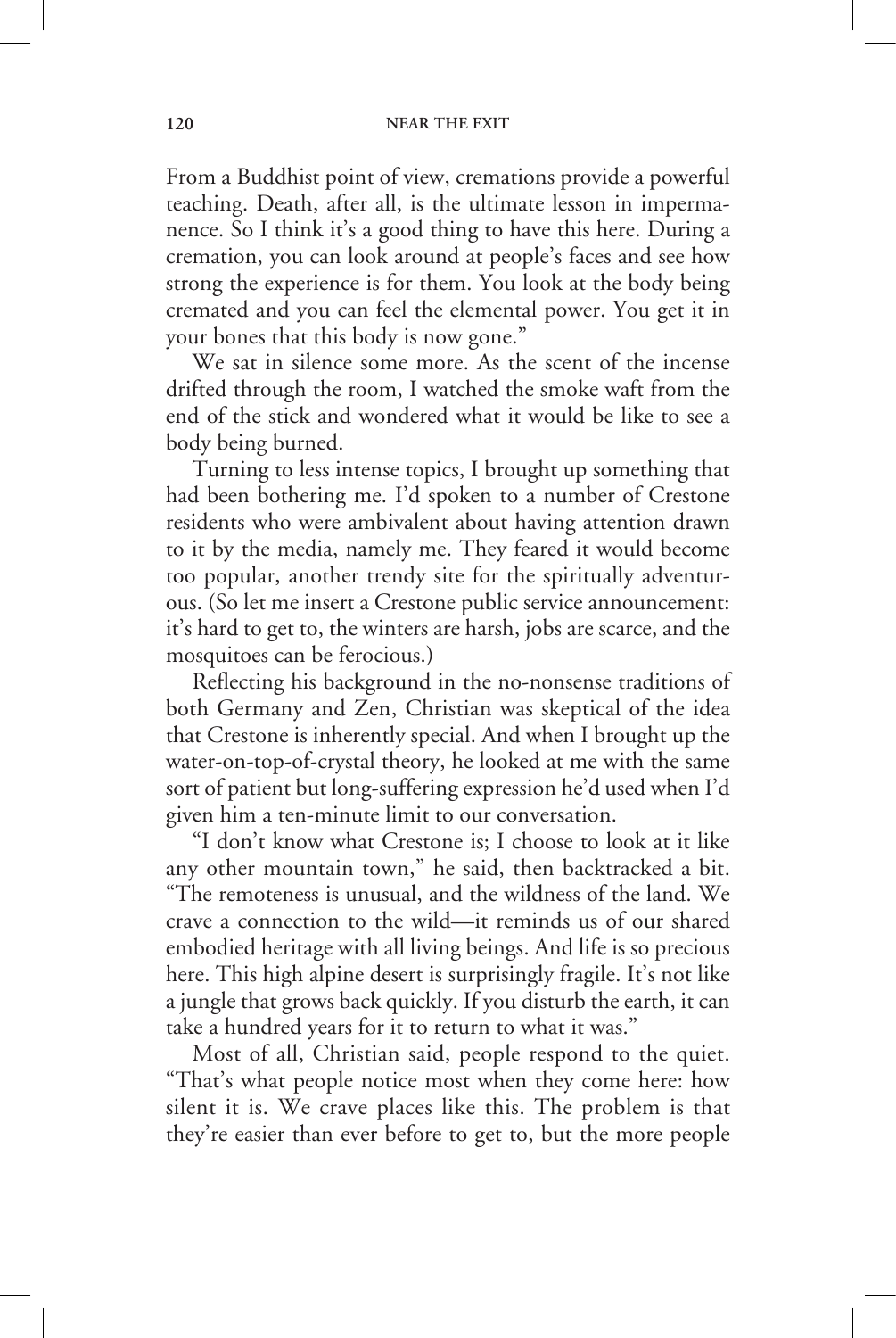who go to them, the more they lose what draws us to them. It's a terrible paradox."

Unfolding his long legs with graceful ease, Christian stood up and invited us to join him for lunch. As we walked to the dining hall we began to chat about less weighty matters. I told him that I was learning how to meditate from an app on my phone and asked him what he, as a professional Buddhist, thought about that.

"You should use whatever works," he said. "But at a certain point, you might want to get a teacher. A good teacher speeds up the path."

Over a lunch of tofu and salad grown in the center's gardens, he elaborated, talking about his reservations about how trendy the concept of mindfulness has become. He was leery of it being reduced to just a technique that people used to de-stress. "Mindfulness is a powerful practice," he said, "but many people want to improve their life without transforming it. That's not really Buddhism."

"So what is the heart of Buddhist teaching?" I asked, then added, "This time I can give you more than ten minutes."

His smile told me he remembered our initial encounter. "Perhaps this: suffering equals pain times resistance. When pain is zero, suffering is zero, but we cannot get rid of pain once and for all, because to be a human body is to feel pain. The other factor is resistance. Unlike pain, it is in our control. Through meditation, you can learn to allow your experience as it is, to lessen your resistance. In Zen, in fact, some pain is part of the practice. When you do zazen, your legs hurt, your back aches, but if you learn to make space for those sensations and be kind to them, you will still feel the pain but you won't suffer."

Seeing my raised eyebrows, he added, "At least not as much."

He offered the corollary as we stood up to begin our leavetaking: "Suffering can also come from grasping at pleasure. We suffer because we want to cling to it, to keep it from disappearing. But like pain, pleasure will pass as well. We can learn not to attach to either of them."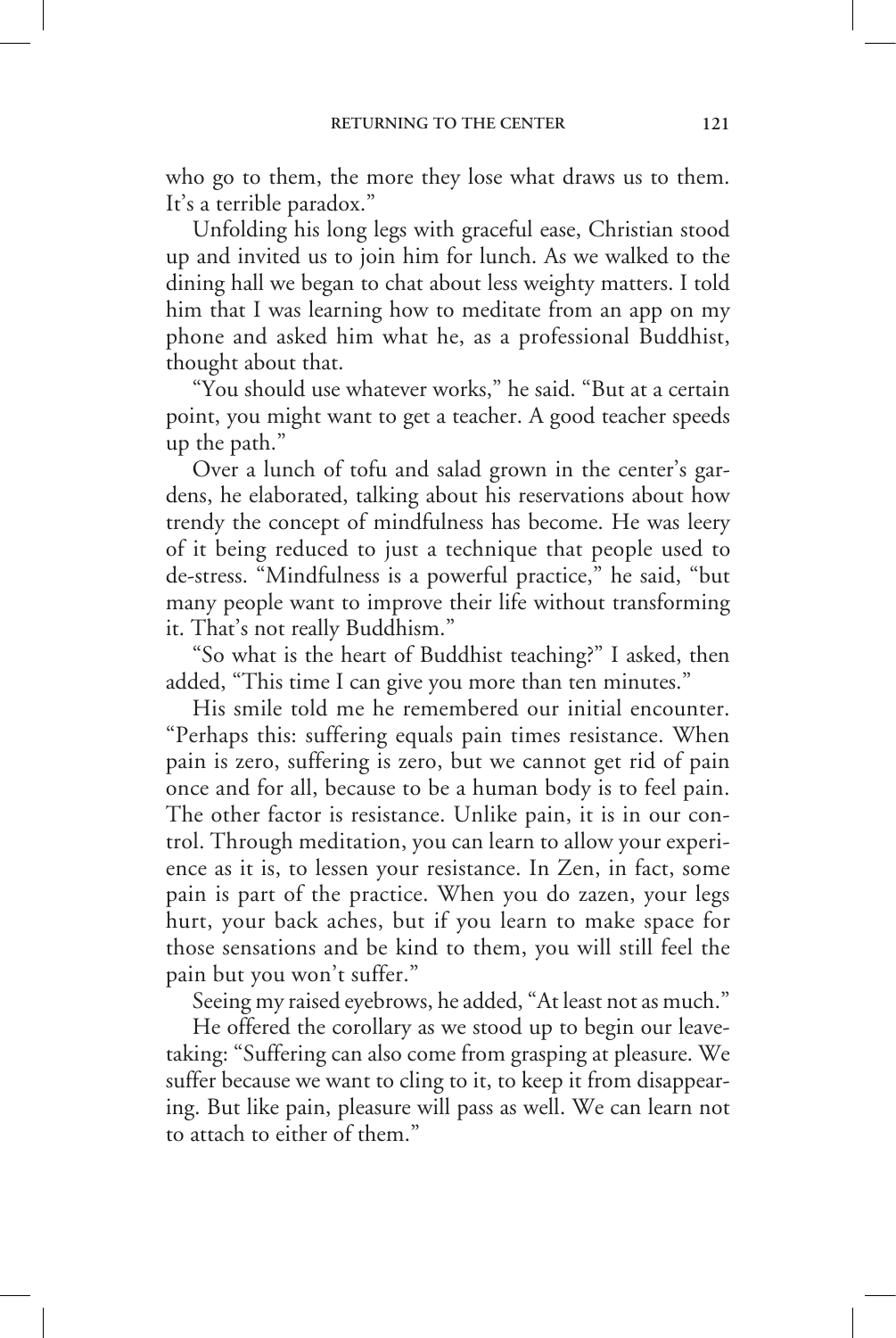Christian's words echoed in my mind as we headed back into town, retracing our route down the steep gravel road and then making our way to the brewery in the middle of Crestone. Our week here—a time period that felt both much shorter and much longer than seven days—was ending. I hoped our van would have enough oomph to take us out of town the next morning, but at the same time I was sorry at the thought of leaving.

I watched as a man walked past me into the brewery wearing a bright green plush bathrobe, his legs and feet bare underneath. That's so Crestone, I thought, and smiled.

In the late afternoon, we drove to the cremation ground, heading out of town for several miles and turning right at a sign that bore a single word: Pyre. The old-fashioned word was evocative of much older traditions, from pyres on the banks of the Ganges River in India to pre-Christian funeral rites in the British Isles. Fire has always been an essential part of religious ceremonies. Add the element of death and you have a powerful combination indeed.

To be honest, I was bracing myself for my first sight of the cremation ground. As much as I appreciated the homemade aesthetic of many of the buildings here—as well as the creative reuses of old school buses—I mentally prepared myself for the fact that this place might be simply depressing and ramshackle.

Instead, I found it deeply moving.

The sign at its entrance set the tone: "You have entered a sacred space," it read. "Please enter this place with reverence, honoring those whose lives were celebrated here."

A circular fence of bamboo surrounded the site, with a halfdozen openings into an inner courtyard. Stepping inside, my eyes were immediately drawn to the structure in the center: a rectangular platform made of heat-resistant bricks, about three feet high and ten feet long. There were scorch marks on it, but no other sign of its use. Brilliantly blooming yellow flowers filled the rest of the space, their stalks swaying gently in the wind. I thought of the Day of the Dead altars filled with marigolds, another flower the color of sunshine.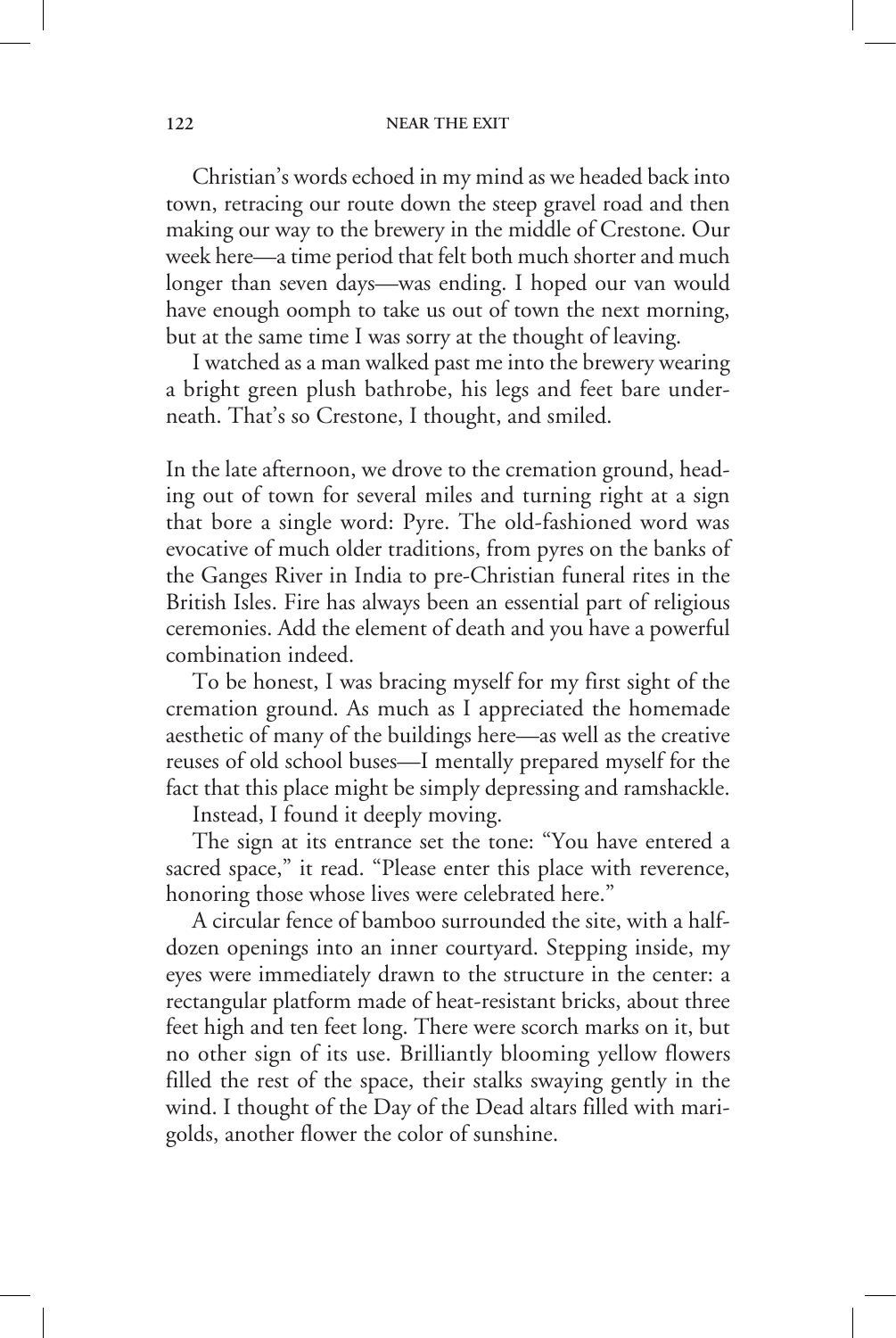Walking the perimeter, I read the handcrafted copper plaques nailed to the posts. Each featured the name of someone who had been cremated here; most also contained some other design as well, from an Irish harp to a yin-yang symbol. Above the fence, I could see the Sangre de Cristo Mountains in the distance, their peaks obscured by late-afternoon clouds. The site was silent except for the muted sound of the wind.

It wasn't grim or depressing at all; instead it felt like liminal space. It was different, somehow, from the rest of Crestone, existing in a betwixt-and-between place, on the border between prairie and mountain and life and death.

I remembered Kairina's description of the final days of her husband, Harold Danforth, a death that seemed as perfect a send-off into eternity as I could imagine. During the last six weeks of his life, volunteers from the Crestone End of Life Project had provided support and comfort to both of them. After his passing, they helped her wash and anoint his body, which was kept at home for three days, a period during which friends and loved ones came to pay their respects. He was never left alone, even at night, harking back to much older traditions. Very early on the morning of the third day, his body was transported to the cremation site, and as the first fingers of dawn started to be visible on the horizon, the fire was lit.

"It was in winter, so the air was cold, and the scene was very somber," Kairina remembered. "But the fire brought warmth and light, and gradually the mood shifted. Everyone was given a branch of juniper and came forward to place it on the pyre, and then people came forward one by one to share stories about my husband. There was drumming and singing and clapping. The cremation took about two hours, and by the end of it the mood had changed. It was almost a kind of alchemy. I felt enveloped in love and compassion. The entire process helped me move beyond my grief into a place of acceptance and even joy."

As I was leaving the cremation ground, I chose an exit at random, one in the general direction of our van. Before I left the courtyard, I stopped for one last look at the pyre, trying to